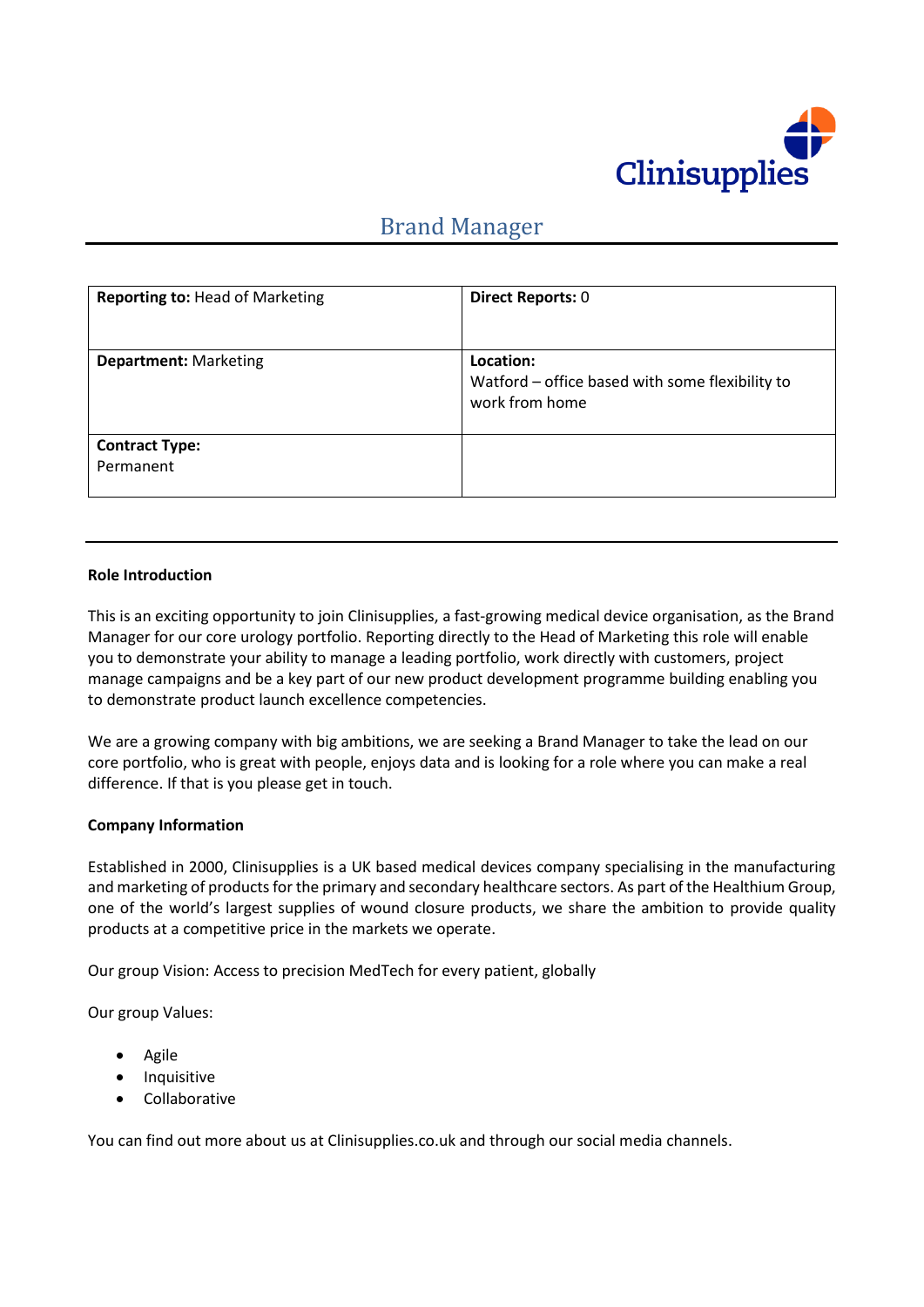# **A summary of key areas of responsibility**

Your primary responsibility will be to create campaigns and manage your portfolio to achieve the business objectives set out in our annual commercial/marketing plan and corporate strategy.

The responsibilities of a Brand Manager are broad and diverse and so much more than we can list here today.

As an experienced Brand Manager, you will know that you will be involved in all aspects of the business where your brand is impacted.

## **Campaign/Marketing Management**

- Drive launch planning for new product lines, ensuring all aspects align to launch excellence
- Construct highly effective, user-friendly, customer-focused marketing materials, tools and exhibition spaces that showcase the brand personality and support the sales function and the customer journey
- Be the primary point-of-contact for all product related queries, proactively supporting the field-based teams and Customer Services department with campaign execution, ongoing portfolio management and troubleshooting
- Develop the approach the sales team will take to ensure the messages/processes that you create are delivered with impact and support market access
- Clearly and effectively present and communicate the brand area marketing plan and strategy to senior leaders, sales and nursing teams at internal meetings and conferences, using all and most appropriate communication channels

### **Portfolio Management**

- Develop a close working relationship with Operations to support objectives delivering optimal stock management, avoiding excess stock holding and/or backorders, including intro/sample packs
- Critically analyse the brand(s) in the therapy area, highlight the strengths and weaknesses in the current strategic priorities and the portfolio of products, recommending and leading changes in direction that improve customer satisfaction, drive target achievement, and maximise profitability
- Proactively track trends in the market and competitor activity, collating all relevant intelligence and research to support the delivery of a differentiated brand strategy and the taking advantage of new sales opportunities
- Take responsibility for creating a brand area marketing plan that ensures all elements of the marketing mix are fully utilised to deliver the brand area's full potential
- Play a key role in the development of New Product Development (NPD) initiatives relating to your brands

# **About you**

- You are an effective communicator, both in person, and through your marketing materials
- A proactive individual who can self-manage and prioritise your time effectively
- A strong implementer who enjoys making things happen and can manage projects
- You have an eye for detail, retain a creative mindset and willingness to do things differently
- The ability to see ahead and keep the 'big picture' in mind
- Enjoy simplifying complex information into a cohesive, concise, and persuasive messages

#### **Skills, qualifications, and experience**

#### *Essential:*

- Marketing experience in the healthcare industry
- Product launch exposure and experience understanding where to play, how to win principles
- Demonstrable knowledge of the healthcare industry, NHS environment and structure
- Experience working with and utilising the full marketing mix